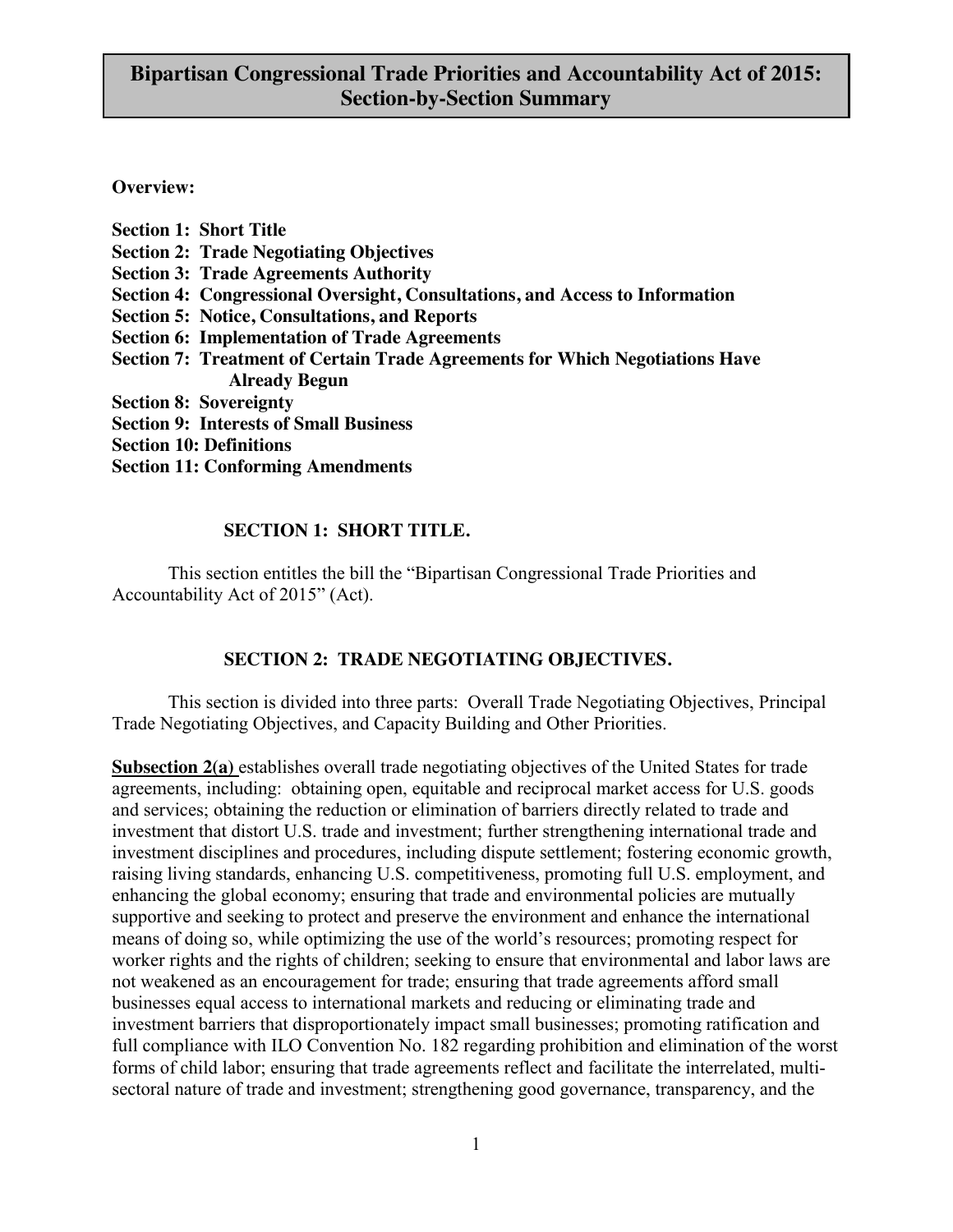rule of law of U.S. trading partners, which contributes to the creation of more open democratic societies and the promotion of respect for internationally recognized human rights; recognizing the significance of the Internet as a global trading platform; and taking into account other legitimate domestic objectives including protection of legitimate health or safety, essential security, and consumer interests.

**Subsection 2(b)** establishes the principal trade negotiating objectives of the United States for trade agreements.

(1) *Trade in Goods*: The principal negotiating objectives for trade in goods, set out in subparagraph  $2(b)(1)$ , are to expand opportunities for U.S. exports and obtain fairer and more open conditions of trade, including through utilization of global value chains; to reduce or eliminate tariff and nontariff barriers of foreign governments directly related to trade that decrease market opportunities for U.S. goods or distort U.S. trade; and to obtain reciprocal tariff and non-tariff barrier elimination agreements.

(2) *Trade in Services*: The principal negotiating objective for trade in services, set forth in subparagraph 2(b)(2), is to expand opportunities for U.S. services and obtain fairer and more open conditions of trade, including through utilization of global value chains, by reducing or eliminating regulatory and other barriers that deny national treatment and market access or unreasonably restrict the establishment or operations of service suppliers. This section also encourages the pursuit of this objective through all means, including through a plurilateral agreement with countries that are willing and able to undertake high standard services commitments for both existing and new services.

(3) *Trade in Agriculture*: The principal negotiating objective with respect to agriculture, set forth in subparagraph 2(b)(3), includes the directive by Congress to obtain competitive market access opportunities for U.S. agricultural exports substantially equivalent to opportunities afforded foreign exports in U.S. markets and to achieve fairer and more open conditions of trade, including by securing enforceable rules on sanitary and phytosanitary measures (SPS) with respect to transparency, regulatory coherence, and adherence to international standards and science-based risk assessments, while recognizing that countries may protect human, animal, or plant life or health in a manner consistent with their international obligations; reducing or eliminating tariffs, while providing adjustment periods for U.S. import-sensitive products; preserving non-trade distorting programs that support family farms and rural communities; and reducing or eliminating market distorting practices, such as subsidies, trade distorting activities of state trading enterprises, and unjustified commercial requirements. Negotiators are directed to take into account whether trading partners are adhering to existing commitments regarding trade in agriculture and ensure that trading partners do not improperly use their systems for protecting or recognizing geographical indications to undermine market access for U.S. products.

(4) *Foreign Investment*: Subparagraph 2(b)(4) sets out the principal negotiating objectives with respect to foreign investment, which include directives by Congress to reduce barriers to foreign investment, while ensuring that foreign investors in the United States are not accorded greater substantive rights than U.S. investors in the United States, and secure for U.S. investors rights comparable to those available in the United States, including by reducing or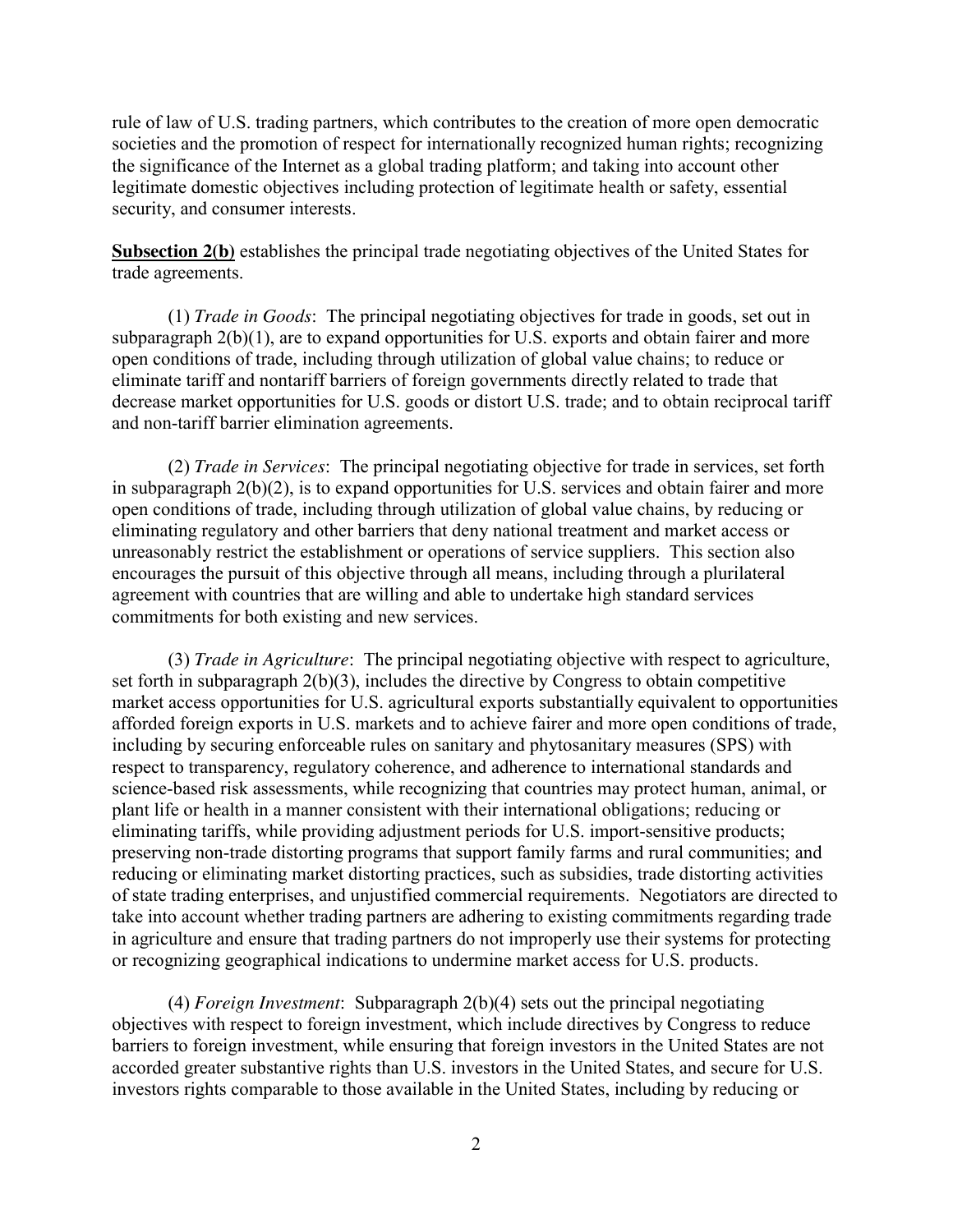eliminating exceptions to national treatment, freeing transfer of funds relating to investments, reducing or eliminating forced technology transfers and other unreasonable barriers to the establishment and operation of investments, establishing standards for expropriation and compensation for expropriation consistent with U.S. legal principles, establishing standards on fair and equitable treatment consistent with U.S. legal principles, and providing meaningfulprocedures for resolving disputes, including improved mechanisms for resolving disputes between an investor and a government that ensure the fullest measure of transparency.

(5) *Intellectual Property*: Subparagraph 2(b)(5) sets out the principal negotiating objectives with respect to intellectual property, which include directives by Congress to further promote adequate and effective protection for intellectual property rights through ensuring full implementation of the WTO Agreement on Trade-Related Aspects of Intellectual Property (TRIPS) and ensuring that provisions of any trade agreement governing intellectual property rights reflect a standard of protection similar to that found in U.S. law; providing strong protection for new technologies and methods of transmitting and distributing intellectual property, including in a manner that facilitates legitimate digital trade; eliminating discrimination regarding intellectual property rights; ensuring that rights holders have the legal and technological means to control the use of their works through the Internet and prevent the unauthorized use of their works; providing strong enforcement of intellectual property rights; and preventing or eliminating government involvement in the violation of intellectual property rights, including through cybertheft and piracy. The principal negotiating objectives also include securing fair, equitable, and nondiscriminatory market access opportunities for U.S. persons that rely upon intellectual property protection, as well as respecting the 2001 Declaration on the TRIPS Agreement and Public Health and ensuring that trade agreements foster innovation and promote access to medicines.

(6) *Digital Trade in Goods and Services and Cross-Border Data Flows*: Subparagraph 2(b)(6) sets out the principal negotiating objectives for digital trade in goods and services and cross-border data flows, including the directive of Congress to ensure that all trade commitments apply to digital trade and cross-border data flows; to ensure that electronically delivered goods and services are treated no less favorably than products delivered in physical form and classified so as to ensure the most liberal trade treatment possible; and to ensure that governments do not impede digital trade, restrict cross-border data flows, or require local storage or processing of data, and to ensure that domestic regulations required by legitimate policy objectives are the least restrictive on trade, non-discriminatory and transparent, and promote an open market environment. The provision also directs that the World Trade Organization moratorium on duties on electronic transmissions be extended.

(7) *Regulatory Practices*: The principal negotiating objectives with regard to regulatory or other practices of foreign governments used to reduce market access for U.S. goods, services, and investments, set out in subparagraph 2(b)(7), are: to achieve increased transparency and opportunity for participation in the development of regulations; to require proposed regulations be based on sound science, cost benefit analysis, risk assessment, or other objective evidence; to improve regulatory practices and promote increased regulatory coherence; to seek greater openness, transparency, and convergence of standards-development processes; to promote regulatory compatibility through harmonization, equivalence, or mutual recognition and to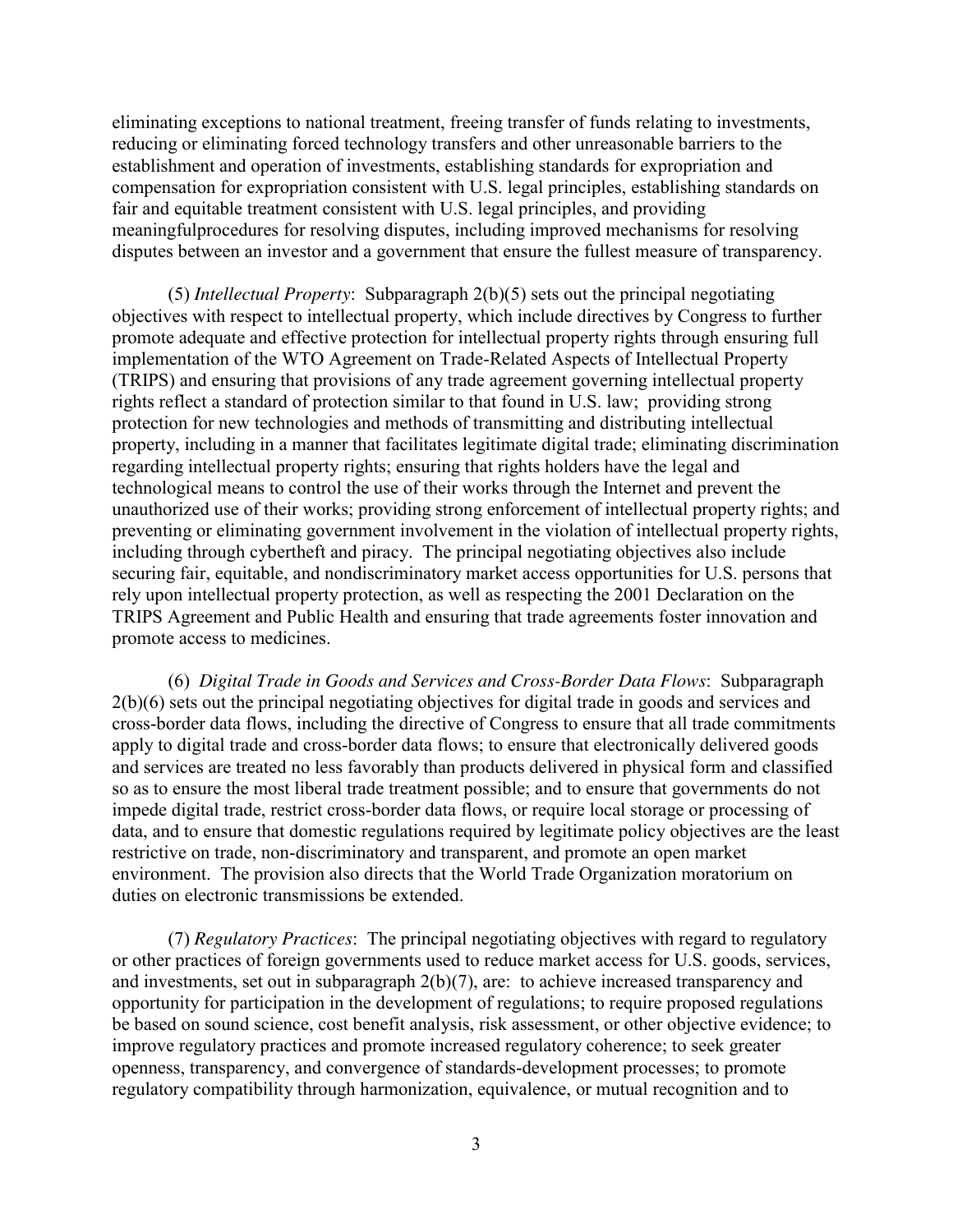encourage the use of global and interoperable standards; to achieve the elimination of government measures such as price controls and reference pricing which deny full market access for United States products; to ensure that government regulatory reimbursement regimes are transparent, provide procedural fairness, are non-discriminatory, and provide full market access for U.S. products; to ensure that government collection of undisclosed proprietary information is limited to that necessary to satisfy a legitimate and justifiable regulatory interest and that such information is protected against disclosure.

(8) *State-Owned and State-Controlled Enterprises*: Subparagraph 2(b)(8) sets out the principal negotiating objective regarding state-owned enterprises, which is to seek commitments that eliminate or prevent trade distortions and unfair competition favoring state-owned enterprises to the extent of their engagement in commercial activity and ensure that such engagement is based solely on commercial considerations.

(9) *Localization Barriers to Trade*: The principal negotiating objective regarding localization barriers to trade, set out in subparagraph  $2(b)(9)$ , is to eliminate and prevent measures that require U.S. producers and service providers to locate facilities, intellectual property, or other assets in a country as a market access or investment condition, including indigenous innovation measures.

(10) *Labor and the Environment*: The principal negotiating objectives with respect to labor and the environment, set forth in subparagraph 2(b)(10), include ensuring that a party to a trade agreement with the United States adopts and maintains measures implementing internationally recognized core labor standards and its obligations under common multilateral environmental agreements; does not waive or derogate from its statutes or regulations implementing internationally recognized core labor standards, in a manner affecting trade or investment between the United States and that party, where waiver or derogation would be inconsistent with one or more such standards; does not waive or derogate from its environmental laws in a manner that weakens or reduces the protections afforded in those laws and in a manner affecting trade or investment between the United States and that party, except as provided in its laws and provided not inconsistent with its obligations under common multilateral environmental agreements; and does not fail to effectively enforce its environmental or labor laws through a sustained or recurring course of action or inaction, in a manner affecting trade or investment between the United States and that party. The principal negotiating objectives also include: recognizing that with respect to the environment, parties retain the right to exercise prosecutorial discretion and to make decisions regarding the allocation of enforcement resources with respect to other environmental laws determined to have higher priorities; recognizing with respect to labor, distribution of enforcement resources are not a reason for not complying with a party's labor obligations; strengthening the capacity of U.S. trading partners to promote respect for core labor standards and protect the environment through the promotion of sustainable development; reducing or eliminating government practices or policies that unduly threaten sustainable development; seeking improved market access for U.S. environmental technologies, goods, and services; ensuring that labor, environmental, health, or safety policies and practices of the parties to trade agreements with the United States do not arbitrarily or unjustifiably discriminate against U.S. exports or serve as disguised barriers to trade; ensuring that enforceable labor and environmental obligations are subject to the same dispute settlement and remedies as other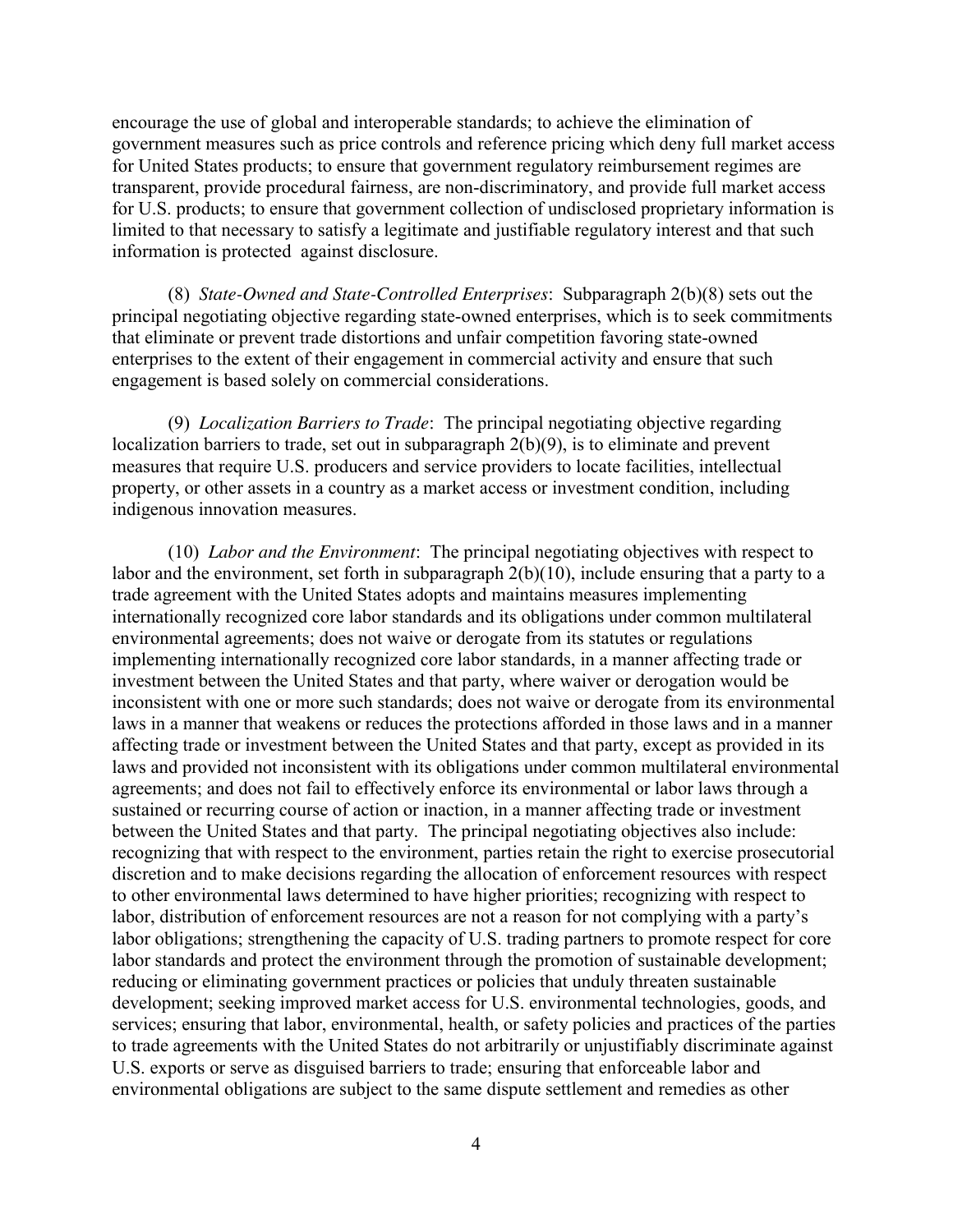enforceable obligations; and ensuring that a trade agreement is not construed to empower a party's authorities to undertake labor or environmental law enforcement activities in the territory of the United States.

(11) *Currency*: The principal negotiating objective regarding currency practices, set out in subparagraph 2(b)(11), is that parties to a trade agreement with the United States avoid manipulating exchange rates in order to prevent effective balance of payments adjustment or to gain an unfair competitive advantage over other parties to the agreement, such as through cooperative mechanisms, enforceable rules, reporting, monitoring, transparency, or other means, as appropriate.

(12) *WTO and Multilateral Trade Agreements*: The principal negotiating objectives regarding the World Trade Organization, set out in subparagraph 2(b)(12), are to achieve full implementation and extend the coverage of WTO multilateral and plurilateral agreements, including expansion and enhancement of the Information Technology Agreement, the Government Procurement Agreement, and other WTO plurilateral agreements; to expand competitive market opportunities for U.S. exports and to obtain fairer and more open conditions of trade, including through utilization of global value chains through new agreements, including an agreement on trade facilitation; to ensure that regional trade agreements comply with WTO disciplines; to enhance WTO Members' compliance through active participation in the bodies of the WTO; and to encourage greater cooperation between the WTO and other international organizations.

(13) *Trade Institution Transparency*: The principal negotiating objective with respect to trade institution transparency, set forth in subparagraph 2(b)(13), is to seek improved transparency in the WTO, in institutions established through other trade agreements, and in other international trade fora.

(14) *Anti-Corruption*: The principal negotiating objectives with respect to anticorruption, set forth in subparagraph 2(b)(14), are to obtain high standards and effective domestic enforcement mechanisms that prohibit attempts to use money or other things of value to influence acts, decisions, or omissions of foreign governments; to level the playing field for U.S. persons in trade and investment; and to seek commitments to support anti-corruption and anti-bribery initiatives in international fora.

(15) *Dispute Settlement and Enforcement*: The principal negotiating objectives with respect to dispute settlement, set forth in subparagraph 2(b)(15), include seeking provisions that provide for resolution of disputes in an effective, transparent, and equitable manner, with the goal of increasing compliance with agreements; and seeking adherence by WTO panels and the Appellate Body to their respective mandates to apply the WTO Agreement as written, without adding to or diminishing rights and obligations, as well as to the applicable standard of review.

(16) *Trade Remedy Laws*: The principal negotiating objective with respect to trade remedies, set forth in subparagraph 2(b)(16), is to preserve the ability to enforce rigorously U.S. trade laws, including antidumping, countervailing duty, and safeguard laws; to avoid agreements that lessen the effectiveness of unfair trade disciplines or safeguards provisions to ensure that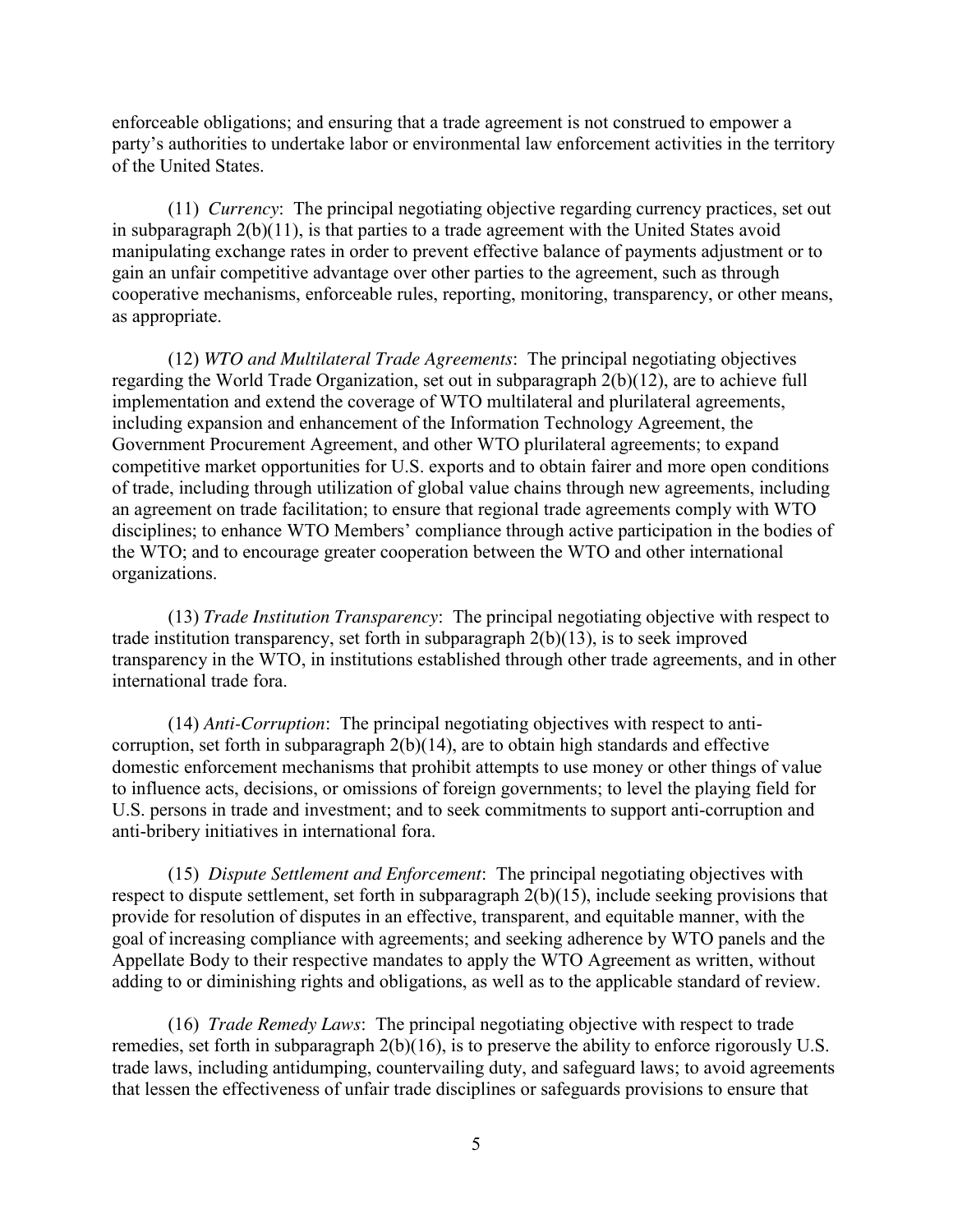U.S. workers, agricultural producers, and firms can compete fully on fair terms and enjoy the benefits of reciprocal trade concessions; and to address and remedy market distortions that lead to dumping and subsidization.

(17) *Border Taxes*: The principal negotiating objective regarding border taxes, set forth in subparagraph 2(b)(17), is to obtain a revision of the WTO rules with respect to the treatment of border adjustments for internal taxes to redress the disadvantage to countries relying primarily on direct taxes for revenue rather than indirect taxes.

(18) *Textile Negotiations*: The principal negotiating objectives with respect to trade in textiles and apparel, set forth in subparagraph 2(b)(18), are to obtain opportunities for U.S. exports of textiles and apparel in foreign markets substantially equivalent to the competitive opportunities afforded foreign exports in U.S. markets and to achieve fairer and more open conditions of trade in textiles and apparel.

**Section 2(c)** sets out other priorities, including provisions to strengthen the capacity of U.S. trading partners to carry out obligations under trade agreements; to provide technical assistance if needed; to establish consultative mechanisms to develop and implement standards for the protection of the environment and human health based on sound science; to promote consideration of multilateral environmental agreements and to consult regarding the consistency of any trade measures of such agreements with WTO obligations; and an annual report on capacity-building activities undertaken in connection with trade negotiations and trade agreements.

## **SECTION 3: TRADE AGREEMENTS AUTHORITY.**

**Subsection 3(a)** provides trade agreements authority for agreements regarding tariff barriers. This subsection permits the President, subject to Congressional notification requirements and certain limitations, to enter into trade agreements with foreign countries to modify duties or other import restrictions that unduly burden U.S. trade before July 1, 2018 (or July 1, 2021 if trade authorities procedures are extended), and to proclaim changes to duties the President determines to be required or appropriate to carry out any such trade agreement. After those dates, substantial modifications or additions to the trade agreement are not eligible for approval under this subsection. This proclamation authority does not apply to an agreement that reduces any rate of duty that is more than 5 percent at the date of enactment of the Act by more than 50 percent, reduces the rate of duty on import sensitive agricultural products to a rate of duty below that applicable under the Uruguay Round Agreements or a successor agreement, or increases any rate of duty above the rate that applied at the date of enactment of the Act.

**Subsection 3(b)** provides trade agreements authority for agreements regarding tariff and nontariff barriers. The subsection authorizes the President to engage in trade negotiations, subject to Congressional consultations requirements, to address tariff and non-tariff barriers. An agreement may be entered into under this subsection only if it makes progress in meeting the negotiating objectives of section 2 and the President satisfies the conditions set forth in sections 4 and 5. The subsection applies only to agreements entered into before July 1, 2018 (or before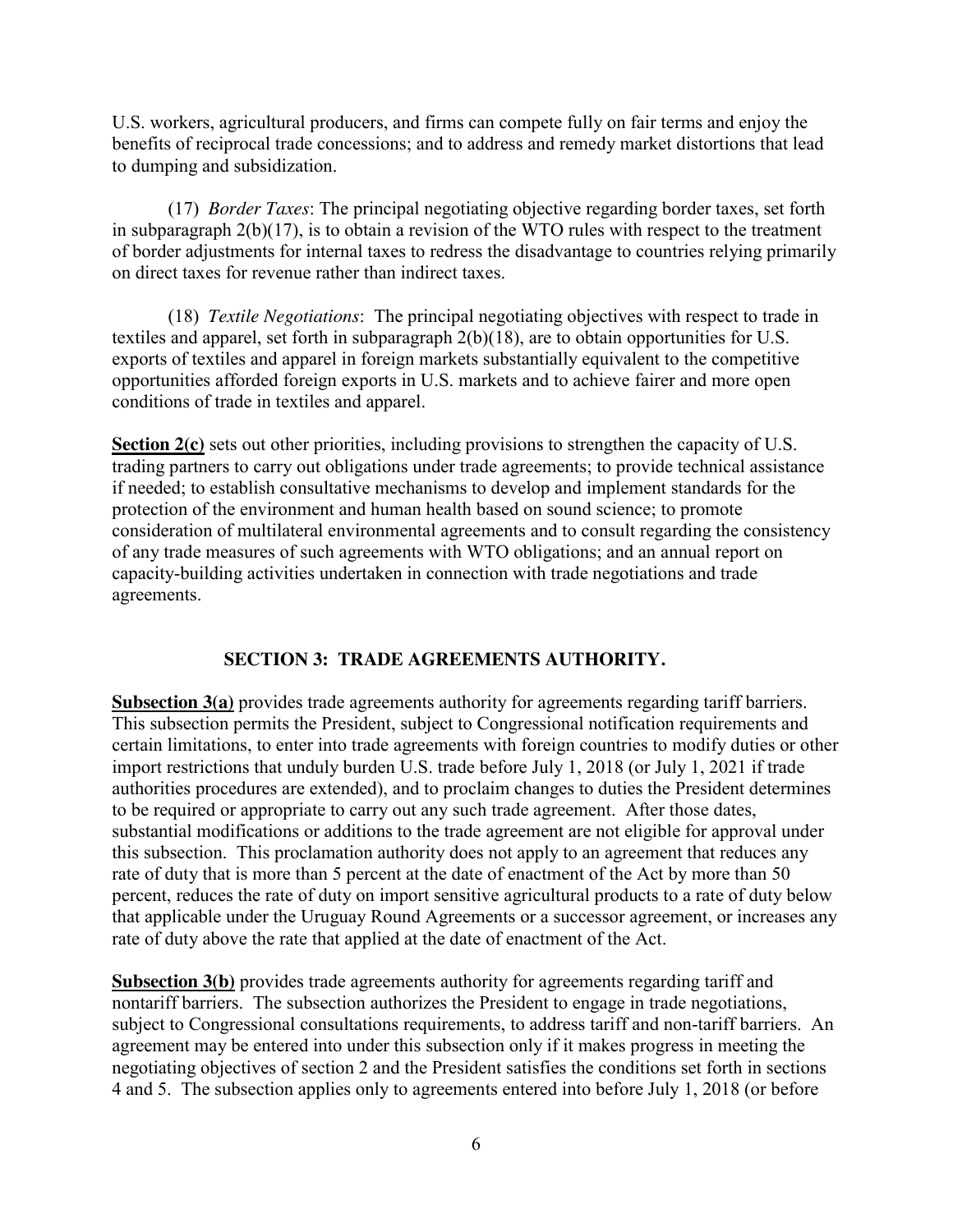July 1, 2021, if Congress extends the trade agreements authority). After those dates, substantial modifications or additions to the trade agreement are not eligible for approval under this subsection. The subsection provides that a bill implementing a trade agreement entered into under this subsection qualifies for the trade authorities procedure set out in section 151 of the Trade Act of 1974 if the bill consists of a provision approving the trade agreement and only such provisions as are strictly necessary or appropriate to implement the trade agreement.

**Subsection 3(c)** establishes the process for the extension of trade authority procedures by the President, if requested, and for the consideration of a disapproval resolution by Congress to disallow such extension. The Advisory Committee for Trade Policy and Negotiations established under section 135 of the Trade Act of 1974 and the International Trade Commission are also directed to submit reports on the extension request to Congress.

**Subsection 3(d)** directs the President to pursue negotiations covering tariff and nontariff barriers affecting any industry, product, or service sector, and to expand existing sectoral agreements, when doing so is feasible and timely and would benefit the United States. It also directs the President in so doing to take into account all Congressional negotiating objectives.

## **SECTION 4: CONGRESSIONAL OVERSIGHT, CONSULTATIONS, AND ACCESS TO INFORMATION.**

**Subsection 4(a)** provides detailed requirements for the Administration's consultations with Congress. It specifies that in the course of negotiations, the United States Trade Representative (USTR) shall: meet upon request with any Member of Congress; provide access to pertinent documents, including classified materials; engage in close and timely consultation with the Senate Finance Committee and the House Ways and Means Committee; engage in close and timely consultation with the House and Senate Advisory Groups on Negotiations and with all committees of the House and the Senate with jurisdiction over laws that could be affected by a trade agreement; and engage in close and timely consultations with the House and Senate Committees on Agriculture concerning negotiations and agreements relating to agricultural trade. The subsection further provides that, prior to entry into force of a trade agreement, USTR must keep Congress apprised of measures a trading partner has taken to comply with provisions that will take effect on the date the agreement enters into force.

This subsection also requires USTR, in consultation with the Chairs and Ranking Members of the Senate Finance Committee and the House Ways and Means Committee, to develop within 120 days of enactment written guidelines on enhanced coordination with Congress. The guidelines are to ensure timely briefings with any Member of Congress and the sharing of information, including documents and classified information, with Members of Congress, and their staff with proper security clearances as appropriate, as well as cleared Committee staff as appropriate in light of Committee responsibilities. The guidelines are to be disseminated to all departments and agencies with jurisdiction over laws that could be affected by the trade negotiations.

**Subsection 4(b)** provides procedures for designating individual Members as Congressional Advisers on Trade Policy and Negotiations and for consultations with those Members. Any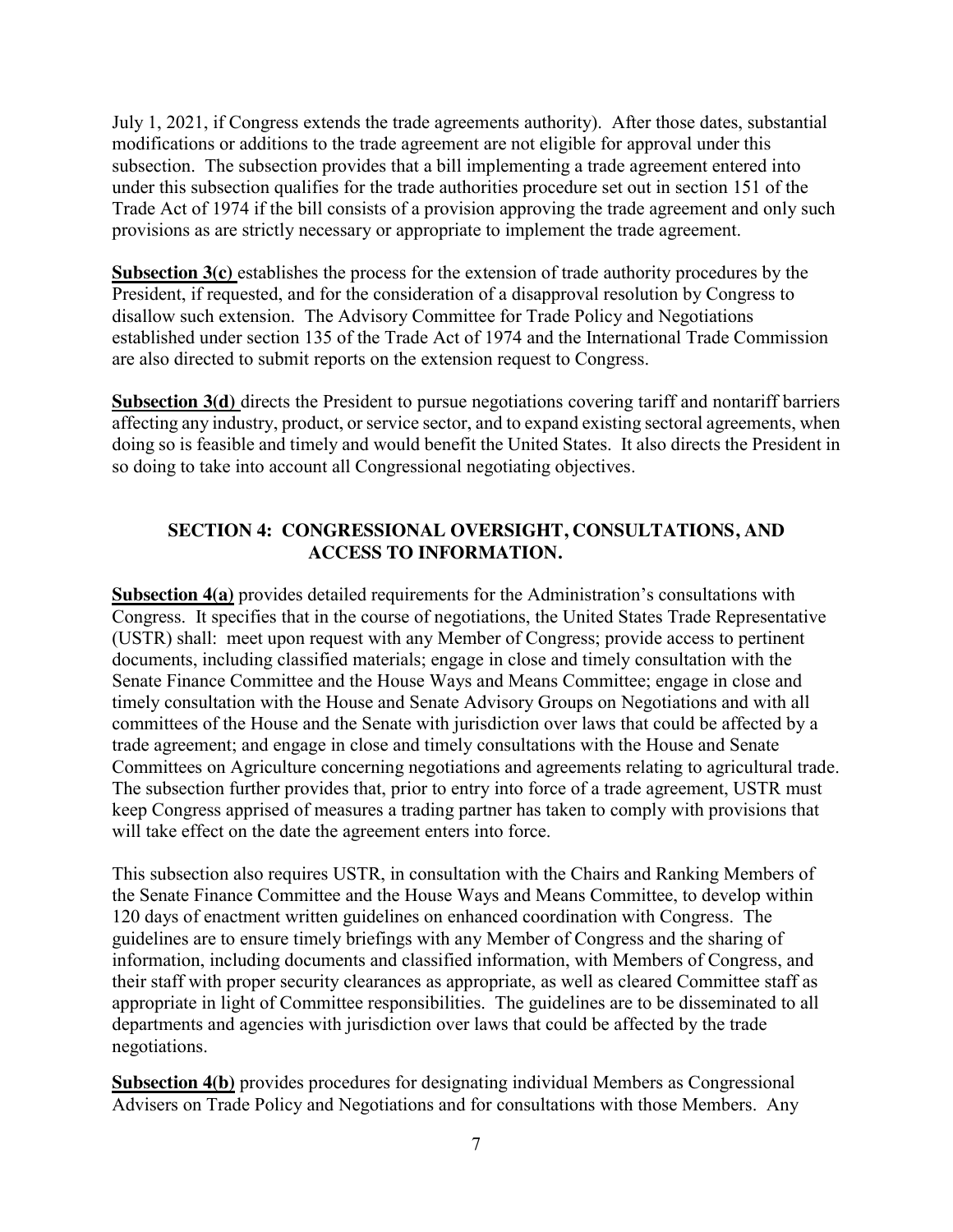Member of Congress may be designated as such a Congressional Adviser. In the course of trade negotiations, USTR must consult closely and on a timely basis with these congressional advisers. The advisers must be accredited by USTR as official advisers to trade delegations.

**Subsection 4(c)** establishes the House and Senate Advisory Groups on Negotiations, and sets forth membership requirements for each, including designation of the Chair and Ranking Member of any Committee that would have jurisdiction over provisions of law affected by a trade agreement. The subsection also outlines requirements for USTR to consult with and seek advice from the Advisory Groups and provides mechanisms for coordination with Members of Congress not on the Advisory Groups. Advisory Group Members must be accredited by USTR as official advisers to trade delegations. USTR, together with the Chairs and Ranking Members of the Senate Finance Committee and the House Ways and Means Committee, must develop written guidelines for the closest practicable coordination with the Advisory Groups, including detailed briefings on a fixed timetable. After a trade agreement is concluded, the subsection requires ongoing consultation regarding compliance with the agreement.

**Subsection 4(d)** establishes procedures for consultations with the public. USTR, together with the Chairs and Ranking Members of the Senate Finance Committee and the House Ways and Means Committee, is required to develop written guidelines for public access to information regarding trade negotiations in order to facilitate transparency, encourage public participation, and promote collaboration in the negotiation process, including through rapid disclosure of information in forms that the public can readily find and use and through frequent opportunities for public input through the Federal Register and other means. The guidelines are to be disseminated to all departments and agencies with jurisdiction over laws that could be affected by the trade negotiations.

**Subsection 4(e)** addresses consultations with the Trade Advisory Committees created by the Trade Act of 1974. USTR, together with the Chairs and Ranking Members of the Senate Finance Committee and the House Ways and Means Committee, are required to develop written guidelines to enhance coordination with the Advisory Committees in order to provide timely briefings and opportunities for input on matters regarding sectors and functional areas the Committees represent. The subsection requires that the guidelines also set out procedures for the sharing of detailed and timely information and documents, including classified materials, to each member of an Advisory Committee and designee with proper security clearances, as appropriate. The guidelines are to be disseminated to all relevant departments and agencies with jurisdiction over laws that could be affected by the trade negotiations.

**Subsection 4(f)** establishes a Chief Transparency Officer at USTR, responsible for consulting with Congress on transparency policy, coordinating transparency in trade negotiations, engaging and assisting the public, and advising the USTR on transparency policy.

## **SECTION 5: NOTICE, CONSULTATIONS, AND REPORTS.**

**Subsection 5(a)** specifies the notice, consultations, and reports that Congress must receive before the President initiates trade negotiations. Section 5(a)(1) provides that prior to entering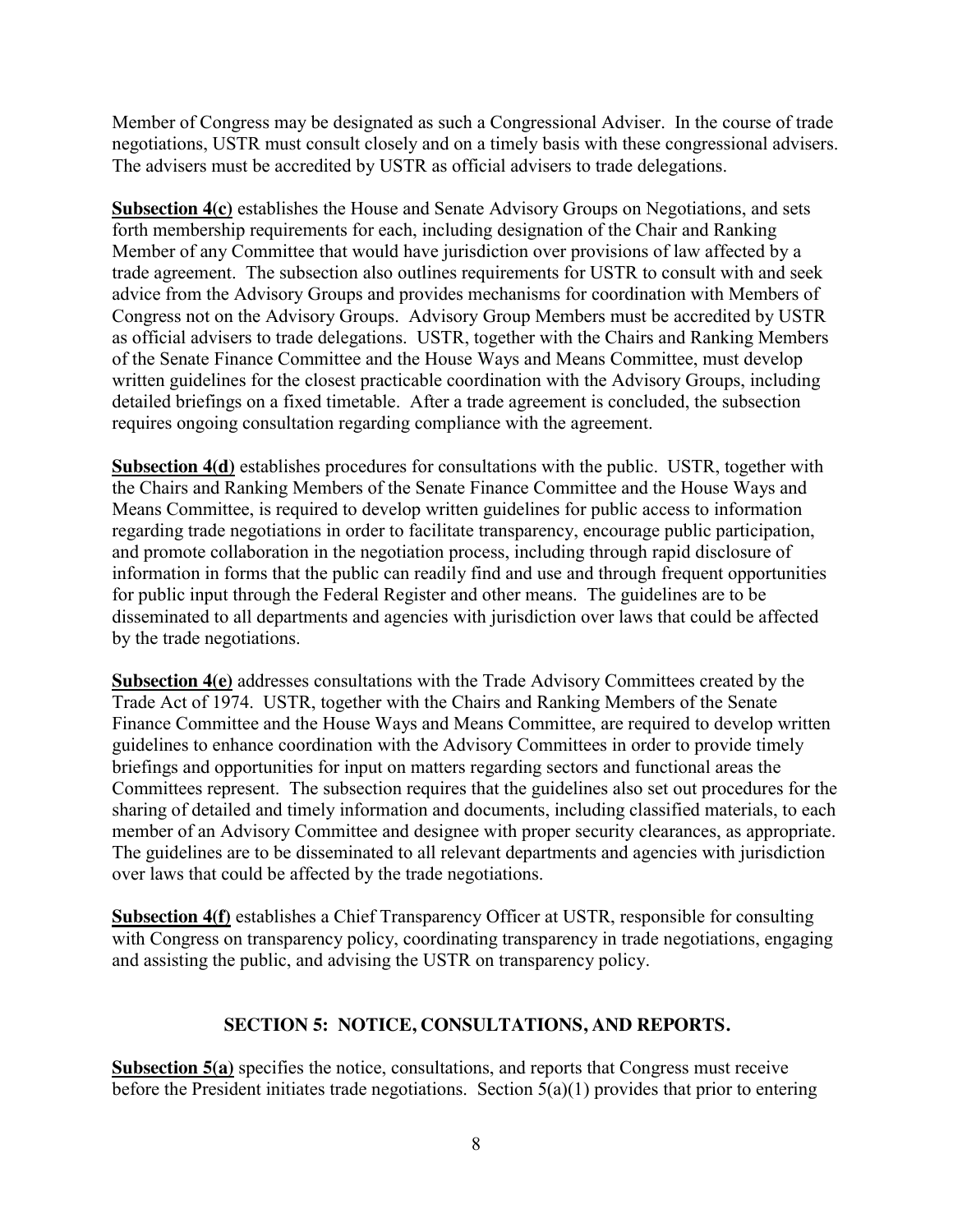into trade negotiations, the President must provide Congress 90 days' written notice and consult with the Senate Finance Committee, the House Ways and Means Committee, other appropriate Committees of the House and Senate, and the House and Senate Advisory Groups on Negotiations. The President must, on the USTR website, publish and regularly update a detailed and comprehensive summary of the objectives for the trade negotiations, as well as publish a description of how the trade agreement would further those objectives and benefit the United **States** 

Subsection 5(a)(2) pertains to negotiations that concern agriculture, and states that the President must conduct an assessment of all relevant tariffs and consult with the Agriculture Committees of the House and Senate. Additional consultations and reporting requirements apply with respect to import sensitive products, fish or shellfish trade, and textiles and apparel. Subparagraph 5(a)(6) requires the President, in determining whether to enter into negotiations with a particular country, to take into account the extent to which that country has implemented its trade and investment commitments to the United States.

**Subsection 5(b)** requires the President, before entering into any trade agreement under subsection 3(b), to consult with the Senate Finance Committee, the House Ways and Means Committee, other relevant congressional Committees, and the House and Senate Advisory Groups on Negotiations. The consultations are to address the nature of the agreement, the extent to which it meets the objectives of the Act, and the implementation of the agreement, including its general effect on existing laws. At least 180 days before entering into a trade agreement, the President is also required to report on the effect of the agreement on U.S. trade remedy laws. This subsection further describes the procedures by which the House or Senate may consider a resolution finding that proposed changes to trade remedy laws are inconsistent with the negotiating objectives concerning trade remedies. This section also requires submission of Advisory Committee reports within 30 days of the President's notification to Congress of his intention to enter into a trade agreement.

**Subsection 5(c)** requires that the President, within 90 days before entering into an agreement, provide the International Trade Commission (ITC) with details of the agreement and that, not later than 105 days after the President enters into the agreement, the ITC submit a report to the President and Congress assessing the likely impact of the agreement on the U.S. economy. This report shall be made public.

**Subsection 5(d)** specifies that at the time the President submits to Congress the final text of an agreement, the President shall submit to the Senate Finance Committee and the House Ways and Means Committee: a report on an environmental review of the agreement conducted by the President, including an assessment of the operation of consultative mechanisms aimed at capacity building; a report regarding the impact of the trade agreement on U.S. employment; and a meaningful labor rights report with respect to the countries included in the agreement, along with a description of any provisions that would require changes to U.S. labor law and practice. These reports shall be made public.

**Subsection 5(e)** specifies that at the time the President submits to Congress the final text of an agreement, the President shall also submit an implementation and enforcement plan that assesses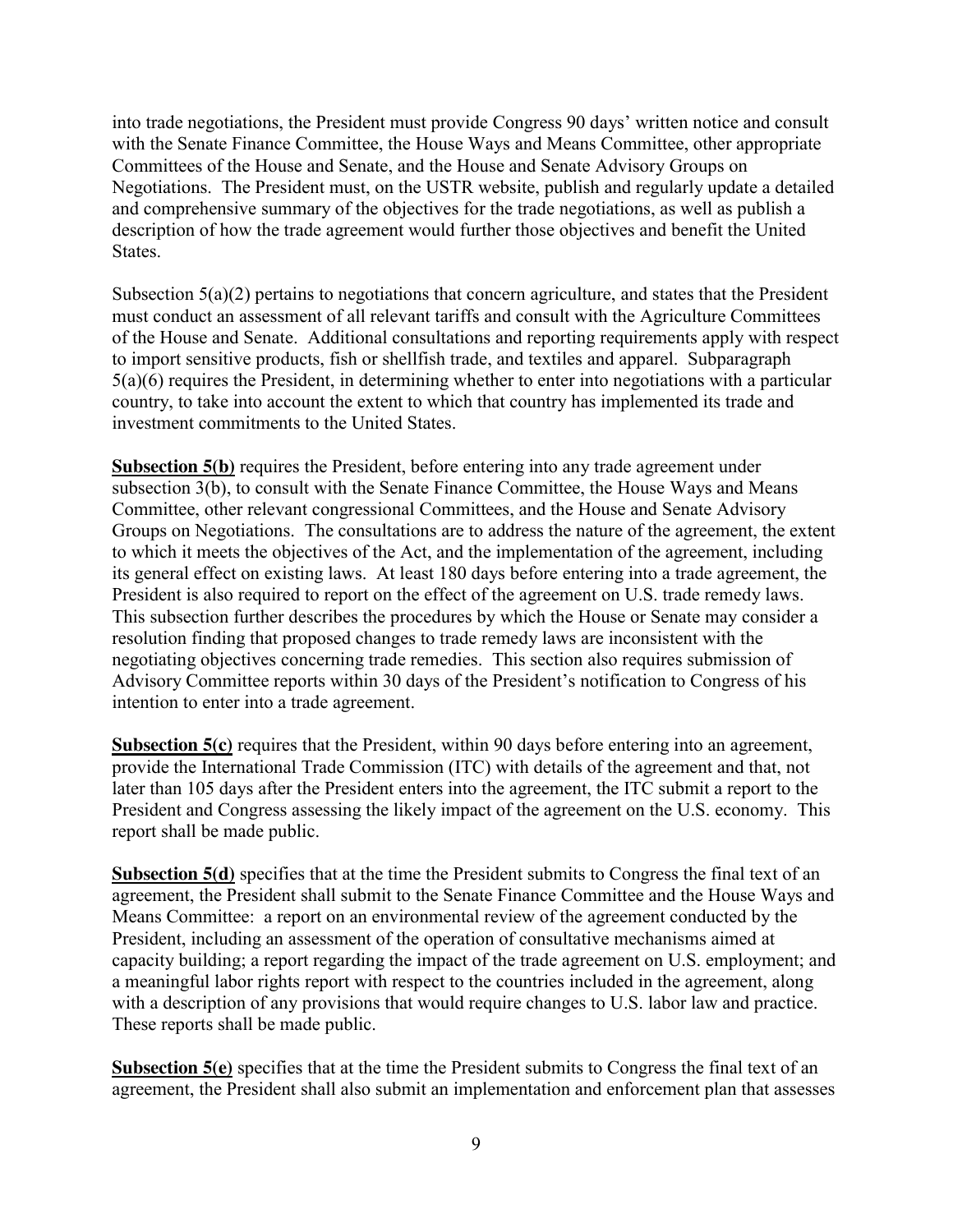border personnel requirements, agency staffing requirements, customs infrastructure requirements, and the impact of the agreement on state and local governments. This assessment shall be made public. The President's next budget submission must include a request for the resources necessary to support the plan.

**Subsection 5(f)** requires the submission of additional reports concerning: the effectiveness of penalties and remedies applied by the United States to enforce its rights under a trade agreement; the economic impact of all trade agreements enacted under trade authorities procedures since 1984, and to update that report within five years; and enforcement actions taken pursuant to a trade agreement. These reports shall be made public. This section also requires USTR to consult with the Senate Finance Committee and the House Ways and Means Committee after acceptance of a petition for review or taking an enforcement action in regard to an obligation under a trade agreement.

**Subsection 5(g)** sets forth that any Member of the House or Senate may submit his or her views on any matter relevant to a proposed trade agreement to the Senate Finance Committee or the House Ways and Means Committee, and the relevant Committee is to receive those views for consideration.

## **SECTION 6: IMPLEMENTATION OF TRADE AGREEMENTS.**

**Subsection 6(a)** specifies that at least 90 days before entering into a trade agreement, the President must notify Congress of the President's intent to enter into that agreement and publish a notice in the Federal Register. At least 60 days before entering into the agreement, the President must publish the text of the agreement on the USTR website. Within 60 days after entering into the agreement, the President must submit a description of changes to existing laws that would be required by the agreement. At least 30 days before formally submitting the trade agreement to Congress, the President must provide to Congress a copy of the final legal text of the agreement and a draft statement of administrative action proposed to implement the agreement.

On a day on which both Houses of Congress are in session, the President must submit the final text of the agreement, a draft implementing bill, a statement of administrative action, and certain supporting information. The required supporting information consists of an explanation of how the bill and statement of administrative action will change or affect existing law, a statement asserting that the agreement makes progress in achieving the objectives of this Act and setting forth the reasons it does so, whether and how the agreement changes provisions of an agreement previously negotiated, how the agreement serves the interests of U.S. commerce, and how the implementing bill meets the requirements set out in subsection 3(b)(3). The supporting information shall be made public.

The subsection also requires that implementing bills include a provision on reciprocal benefits to ensure that foreign countries not party to the agreement do not receive benefits under the agreement unless they are subject to the agreement's obligations, by providing that the benefits and obligations of the agreement apply only to the parties, if such application is consistent with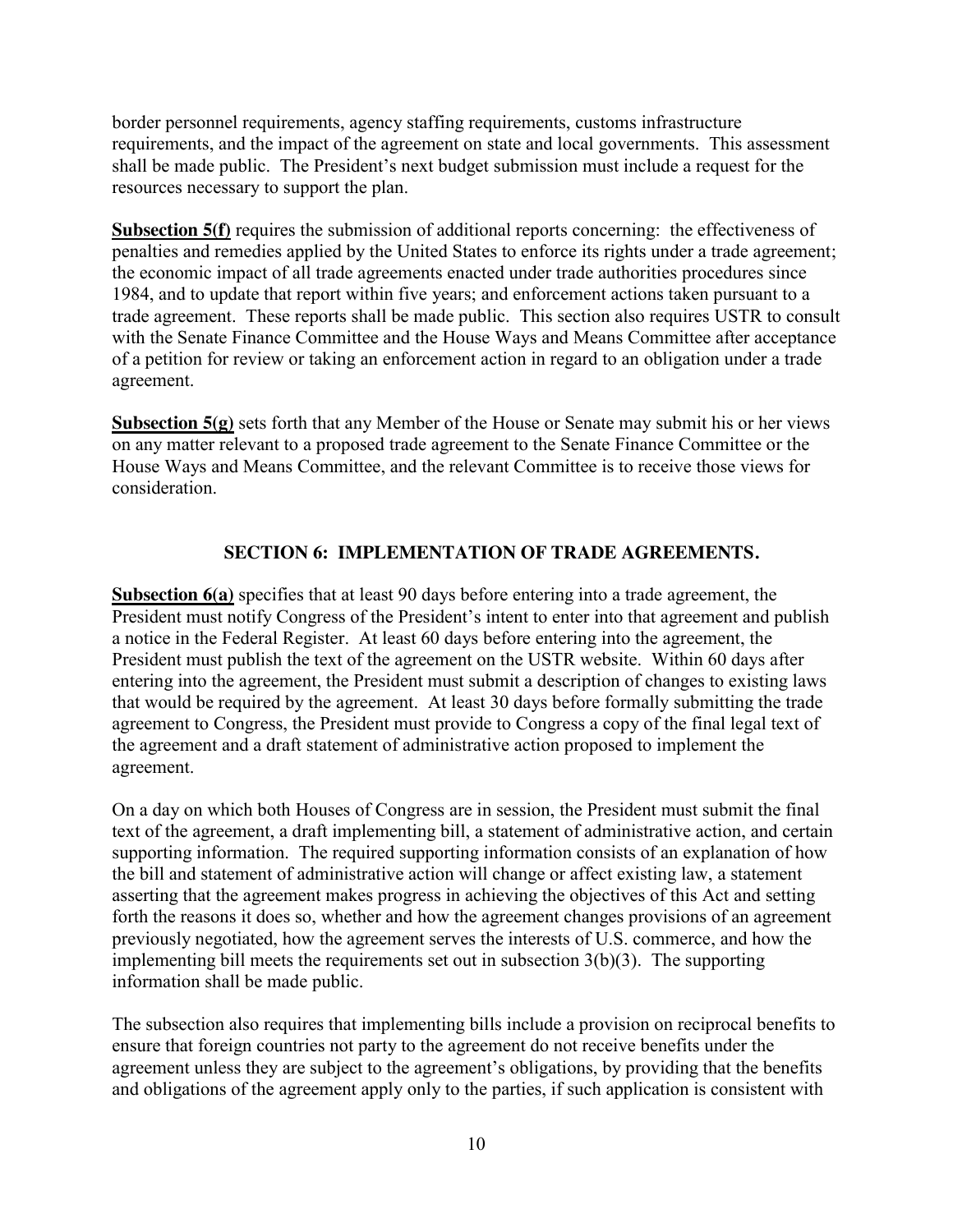the agreement. It further provides that any agreement with a foreign government that is not disclosed before the introduction of an implementing bill shall not be considered part of the agreement and will have no force in U.S. law or in any dispute settlement body.

**Subsection 6(b)** sets forth the processes and procedures for disapproval of the use of trade authorities procedures if the President has failed or refused to notify or consult in accordance with this Act. Subsection  $6(b)(1)$  contains the procedural disapproval resolution process by which both chambers of Congress, acting jointly, may withdraw trade authorities procedures on an expedited basis. Subsections  $6(b)(3)$  and  $(4)$  set forth the consultation and compliance resolution processes by which each chamber of Congress may unilaterally withdraw trade authorities procedures for that chamber.

Subsection  $6(b)(1)(B)(ii)$  states that the President has failed or refused to notify or consult if: the agreement fails to make progress in achieving the purposes, policies, priorities, and objectives of this Act; the President failed to consult in accordance with sections 4, 5, or 6; the President has not met with the House and Senate Advisory Groups on Negotiations; or the consultation and transparency guidelines required by section 4 have not been developed. In addition, the subsection provides that trade authorities procedures shall not apply to any implementing bill for an agreement negotiated under the auspices of the WTO if the President has not issued a report setting forth a strategy to address Congressional concerns regarding WTO dispute settlement panels and the Appellate Body by December 15, 2015.

**Subsection 6(c)** reaffirms that Congressional procedures under this Act are established as an exercise of the rulemaking power of the House of Representatives and the Senate and recognizes the constitutional right of either House to change the rules at any time, in the same manner, and to the same extent as any other rule of that House.

#### **SECTION 7: TREATMENT OF CERTAIN TRADE AGREEMENTS FOR WHICH NEGOTIATIONS HAVE ALREADY BEGUN.**

**Subsection 7(a)** concerns the applicability of trade authorities procedures to implementing bills for certain trade negotiations commenced prior to enactment of this Act, including negotiations under the auspices of the WTO, the Trans-Pacific Partnership, trade negotiations with the European Union, negotiations with respect to trade in services, and negotiations with respect to environmental goods.

**Subsection 7(b)** sets forth special notification and consultation procedures with respect to the negotiations identified in subsection  $7(a)$ , and allows an exception only to the initial 90-day notification prior to initiation of negotiations provided those specific procedures are followed.

## **SECTION 8: SOVEREIGNTY.**